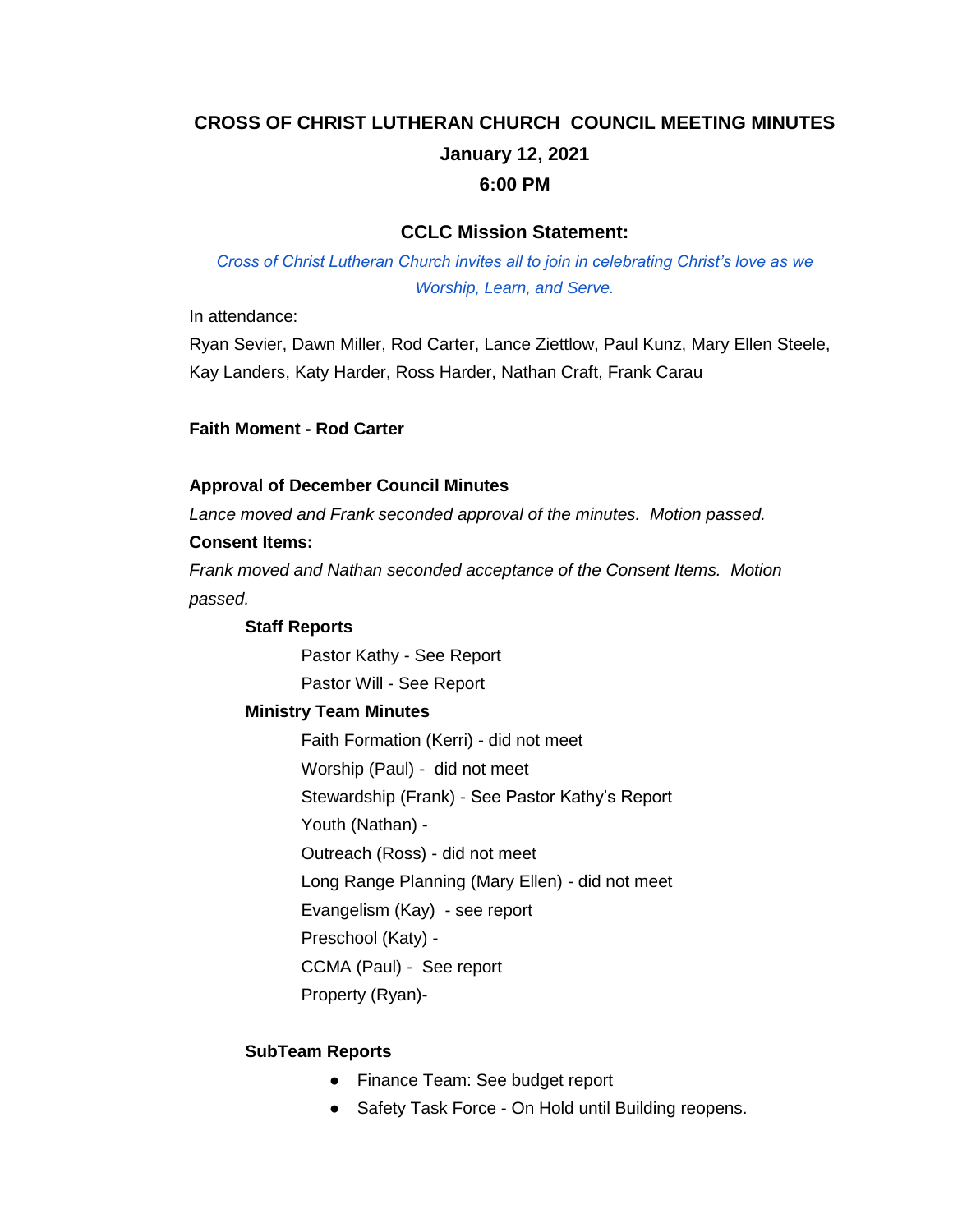- HR Team -
- Tech Team -
- Gift Policy Team

### **UNFINISHED BUSINESS**

1. Annual Meeting Update

Ryan reported on planning with logistical items being considered. Links to tech will go out with the Newsletter and on our website. On the 24th there will be an Annual Meeting informational meeting. Annual Meeting is at 11:30 AM on February 7th with Zoom open at 11. Pastor Will is producing a "Blue Book" with technical directions as well as questions sent in before the meeting.

- 2. Safe Parking Initiative Pastor Will and Rod
	- a. What is Safe Parking and why is it needed? (See FAQs document on the Google Drive, or <https://www.colosafeparking.org/about-safe-parking> )
	- b. Current Broomfield and Colorado initiatives
	- c. Why Cross of Christ?

*Pastor Will moved and Rod seconded that Cross of Christ designate it's parking lot as a Safe Parking location through the Colorado Safe Parking Initiative. Motion passed.*

- d. Logistical questions
- e. Background checks
- f. Other issues with preschool/security
- g. Other services provided to guests
- h. Development of a CCLC SPI Team
- i. Costs one-time costs and recurring costs
- 3. Boy Scout Troop 17 Trailer Update next month

### **NEW BUSINESS**

1. Budget for 2021

Lance covered the final budgetary position for 2020. For the year CCLC was \$32,495. We were behind budget on expenses which was greater than our shortfall in revenue resulting in the positive end of year number. Much of the savings was in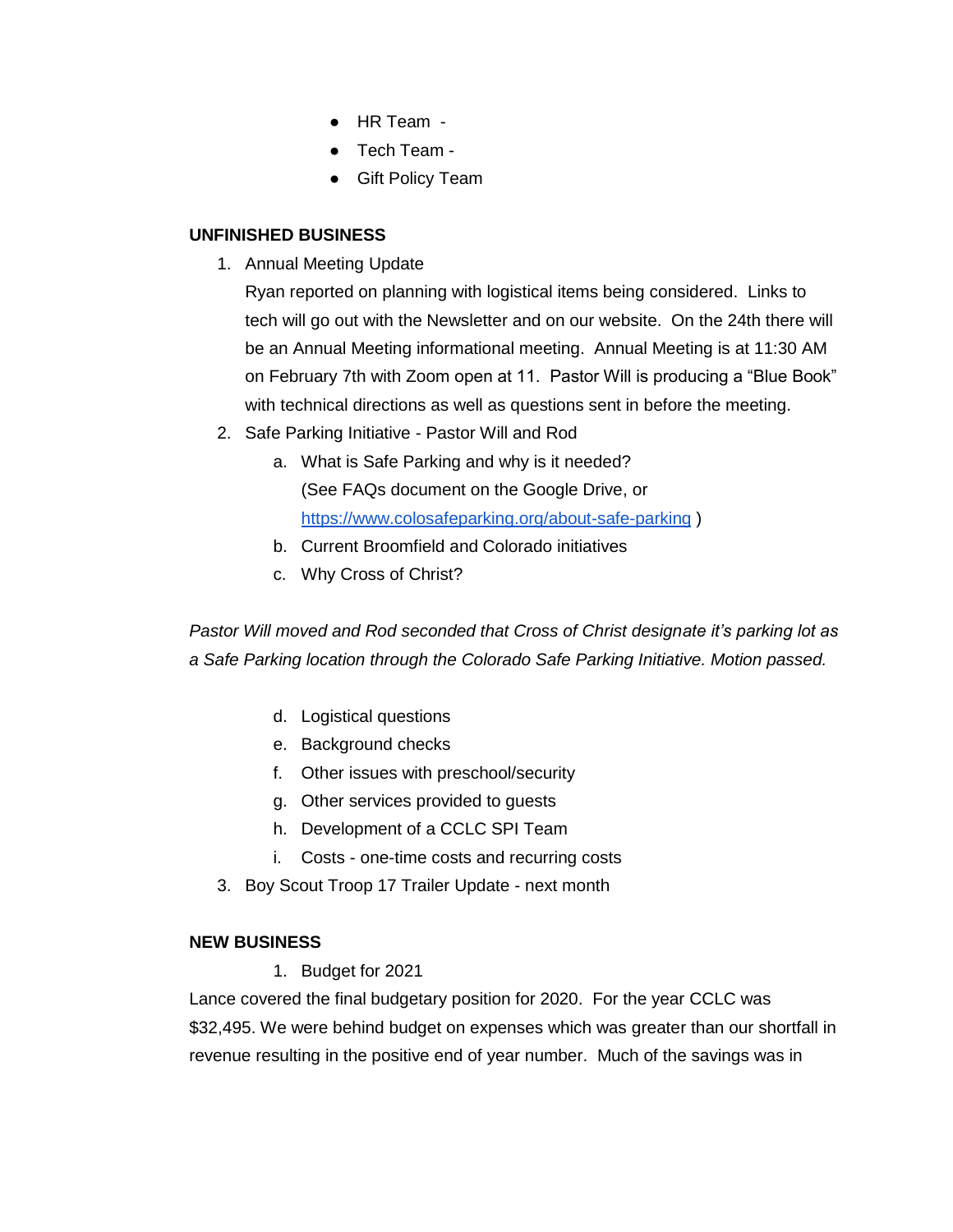Property expenses as we weren't using the church building as we would have normally.

### **2021 Budget Draft:**

## *Frank moved and Dawn seconded approval of the proposed 2021 budget. Motion passed unanimously.*

Pledges were \$715,983. \$6000 was budgeted as mid-week offerings resulting in total projected contributions of \$721,983, about \$43,000 less than 2020. We will use some of our savings to supplement the budget so we can run about \$30,000 in the red for 2021. This will allow us to keep about 4 months of expenses in savings. Biggest cuts in expenses in the budget are in Property (about \$15,000 from 2020). Another area with changes is staffing: 2% raises for the pastors to get them closer to ELCA guidelines. Music and Youth Ministers are budgeted for larger raises to bring them closer to the 95% level of ELCA. Remaining staff will receive a 1% raise. There is also a new staff line for an Audio/Visual Minister. There were some cuts in benevolence with the hopes that special offerings can be held during the year for these recipients. The summer youth trip was also cut.

There is still about \$26,000 in the Called to More fund; none will be used in 2021. Pastor Kathy raised efforts of the staff and Ed Painz who worked to minimize costs, especially on the property. She also related that the 2021 budget is what will be spent with not meeting at the church for worship for at least half the year. This means that 2022 will be a difficult year as much of the items cut from property, etc. will have to be added back.

Mortgage payment went down in the last half of 2020 but we continued to pay the higher amount. In 2021 we will pay only the lower payment necessary. Frank supported the raises for staff as our great staff is what makes CCLC great. The Congregational Life Coordinator position is paid hourly so with a smaller number of hours used currently, the salary line is down.

- 2. New Council orientation/retreat February
- 3. Eagle Scout Project Update Picnic tables and benches near prayer labyrinth are secured. New project - "little pantry" on church lot. Scout will come to Council to present soon.

### **Treasurer's Report:**